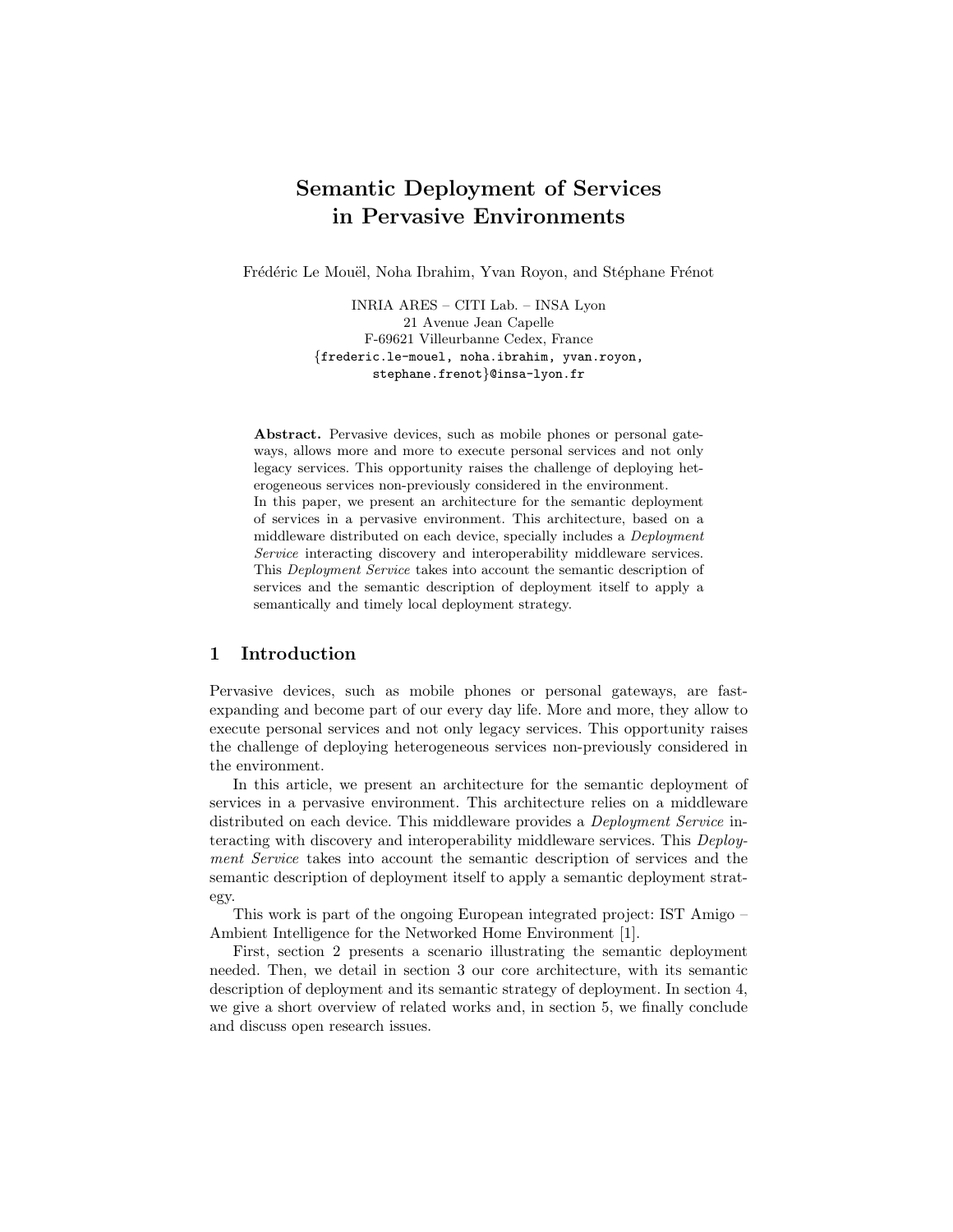### 2 Deployment Scenario

For the annual meeting of their company, a group of businessmen arrives at a central conference building. When they come in equipped with their PDAs and laptops, the whole set of company's communication services is deployed in each meeting rooms previously booked by the company. This set is composed of the company's security service, the company's mailer service and the company's VoIP service. First, for their coordination meeting, they choose a great meeting room. When they come into the room, PDAs and laptops of speakers receive input ant output services controlling the display devices of the room. After one hour talking, one of the attending businessman decides to give a detailed presentation and to conduct a talk about a specific topic. Then, a sub-group decides to move to a nearby smallest conference room. When this sub-group comes into the small meeting room, input ant output services on PDAs and laptops of speakers do not migrate but are changed for appropriate ones provided by the new room. To keep connected with the other room, two additional services using company's communication services are deployed in both rooms: the shared data storage service and the collaborative blackboard service. After one working day, businessmen leave the conference building with, on their laptops, the company's services and without building's input ant output services.

## 3 Semantic Deployment

The previous scenario shows the need to introduce semantic for the description of different services and for the description of the deployment of these services.

In the first section, we define the concept of semantic and the semantic level that our approach will reach. Then we present a middleware architecture for the semantic deployment of services. In sections 3.3, 3.4 and 3.5, we detail an ontology for the semantic description of services, an ontology for the semantic description of the deployment and the semantic strategy of deployment.

#### 3.1 Semantic Levels

It is often necessary to establish a relation between two or n services. Formulas 1 and 2 show for instance the matching relation between services  $S_1$  and  $S_2$ . In a basic level, this equivalence relation can be based on an interface matching (method's signatures accordance). In the semantic level, this equivalence relation is based on service's concept matching. This concept matching consists in ontology graph matching.

$$
S_1 \leftrightarrow_{matching} S_2 \quad if \quad Interface_{S_1} \leftrightarrow_{method} Interface_{S_2} \tag{1}
$$

$$
S_1 \leftrightarrow_{matching} S_2 \quad if \quad Concept_{S_1} \leftrightarrow_{ ontology} Concept_{S_2} \tag{2}
$$

As shown in formula 3, we consider in our approach the deployment relation between services  $S_i$  and platforms  $P_j$  with deployment ontology matching.

$$
S_i \leftrightarrow_{deployment} P_j \quad if \quad Concept_{S_i} \leftrightarrow_{ontology} Concept_{P_j} \tag{3}
$$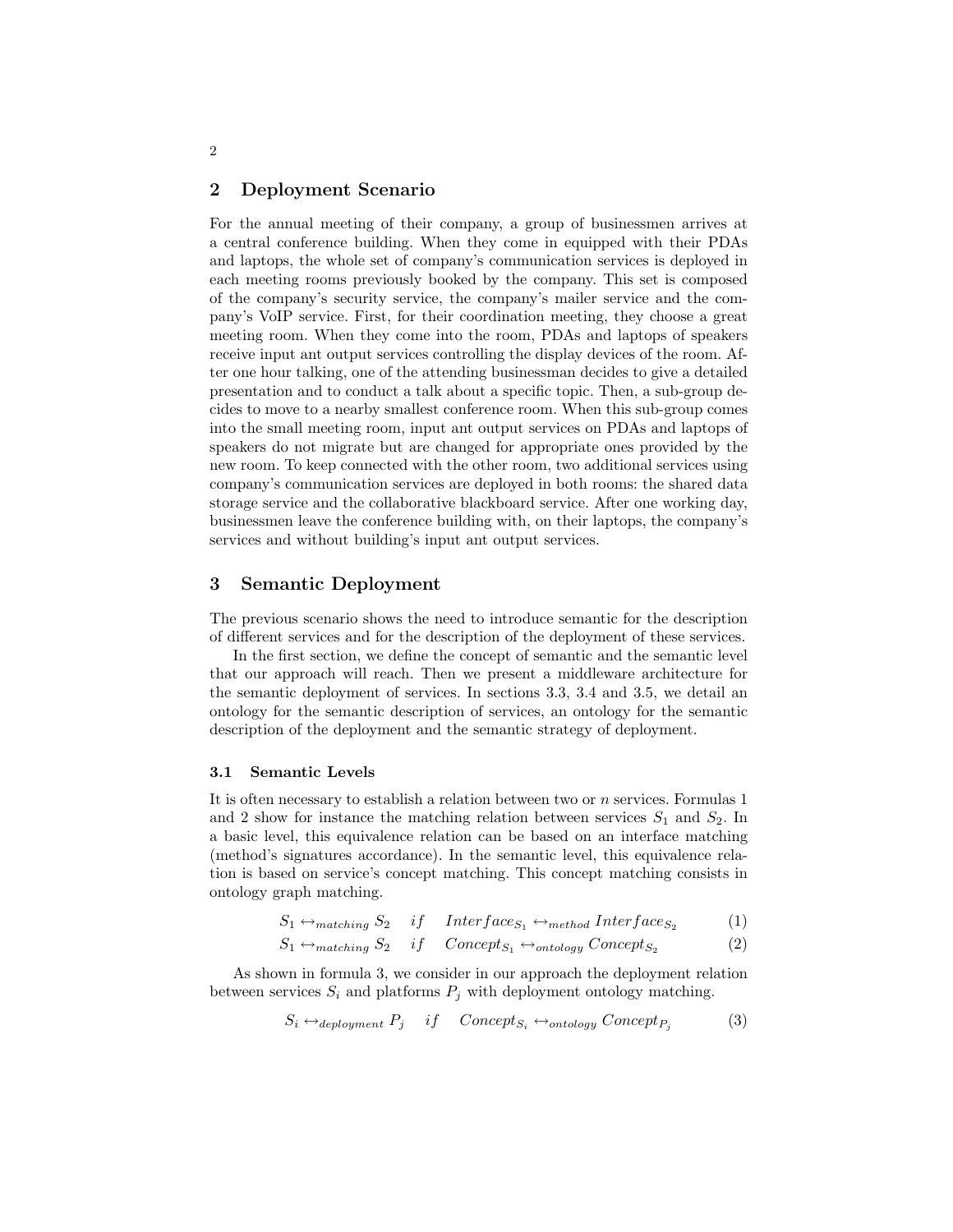#### 3.2 Middleware Architecture

Usually, the deployment of services is statically decided in an unchanging way before running an application. The innovation of our approach is that it provides a dynamic deployment that goes along with the dynamic nature of the environment and a semantic deployment that takes into account the nature of services/platforms and the nature of the context present at a time being.

We consider that services are gathered in an Amigo middleware layer. This middleware layer resides on every hosts present in the environment. The application layer uses the services of the middleware and the services of the middleware rest on the system layer which provides the hardware and connectivity management.

The semantic deployment functionality is provided by the Dynamic Service Deployment service (cf. figure 1). Our service is in charge of dynamically downloading or uploading services to platforms of the environment. It interacts with other high-level services of the middleware such as the Enhanced service Discovery that enables a semantic discovery and the Service Matching Tool that allows communication through heterogeneous services. These high-level services relies on more classical services, the Discovery Service and the Interoperability Service for the discovery and the protocol transformation. Communication interfaces of these services are defined by a Service Applications Programming Interface family (SAPI), which is a set of possible interfaces such as Amigo interfaces, standardized interfaces (UPnP, etc) or legacy interfaces.



Fig. 1. Dynamic Service Deployment service in the Amigo middleware



Fig. 2. Internal architecture of Dynamic Service Deployment service

The figure 2 describes the internal architecture of the Dynamic Service Deployment service:

– Service Container : the Service Container stores current services executing on the current platform. This container can be filled locally by the current platform or remotely by other Dynamic Service Deployment services.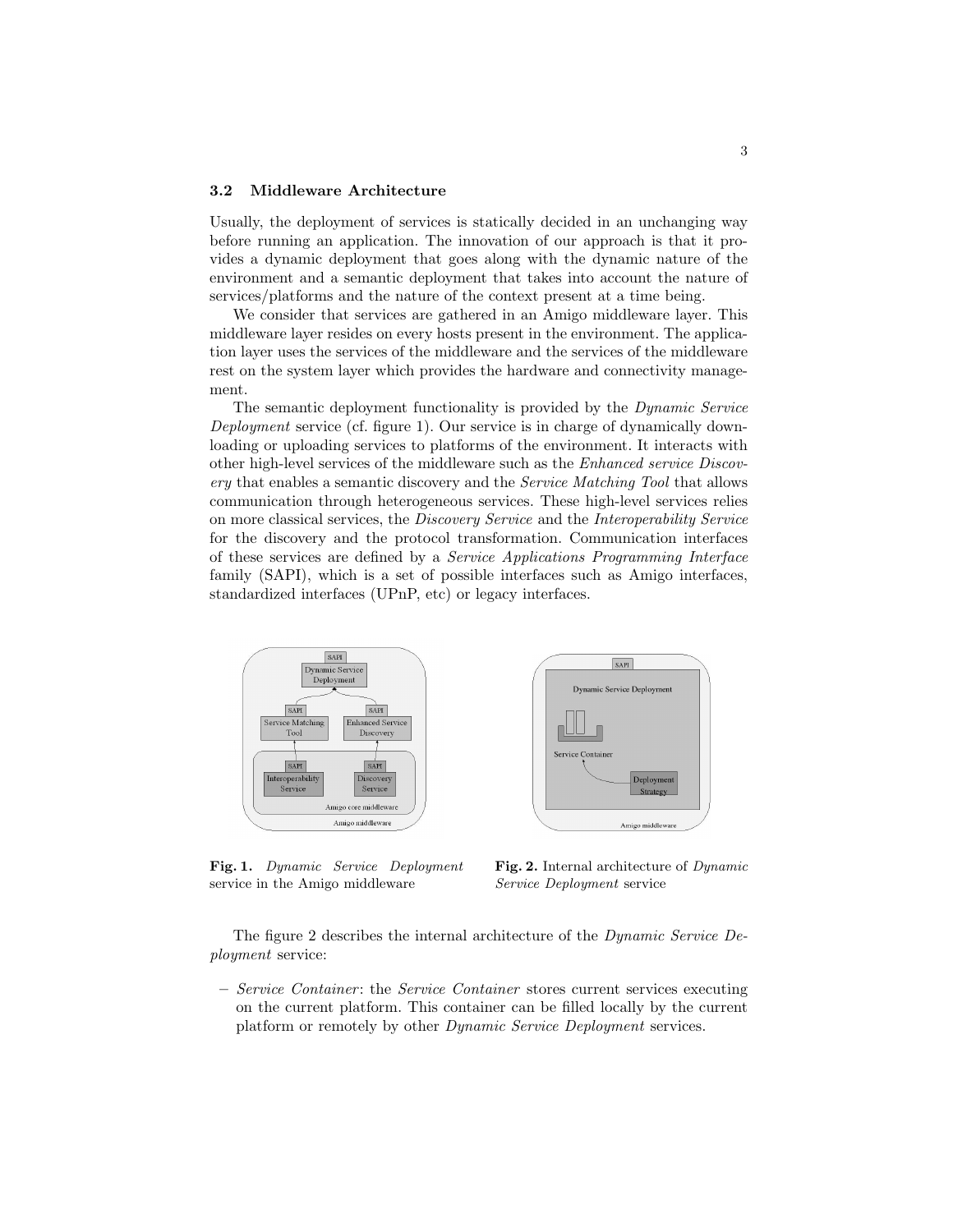– Deployment Strategy: the Deployment Strategy is in charge of deciding of the target of the deployment (which services have to be deployed ?), the destination of the deployment (where services have to be deployed ?) and the duration of the deployment (how long do these services have to stay there ?).

#### 3.3 Semantic Description of Services

The first step to semantically deploy services is to have a description of services.

The ontology [2] chosen for our service description is given below. It is based on standard device property descriptions and tries to be generic and to cover also implicit information left out of those classifications.

Figure 3 is a part of this ontology and illustrates that a service publishes its description and can be provided by different kind of devices:



Fig. 3. Amigo service/device relationship ontology

Our service ontology is independent of any service model and implementations and can be applied to EJBs [3], CORBA Components [4], Fractal components [5],  $OSGi^{TM}$  bundles/services [6] or Web services [7].

Our service description is also independent of any description languages and can be written in different standard description languages such as WSDL [8], UDDI/XML  $[9]$  or OWL  $[10]$ .

#### 3.4 Semantic Description of Deployment

The second step for the semantic deployment of services is to define the description of the deployment itself (cf. figure 4).

As we have seen in the previous section, each service has its own semantic description. In the same way, each execution platform has its own semantic

4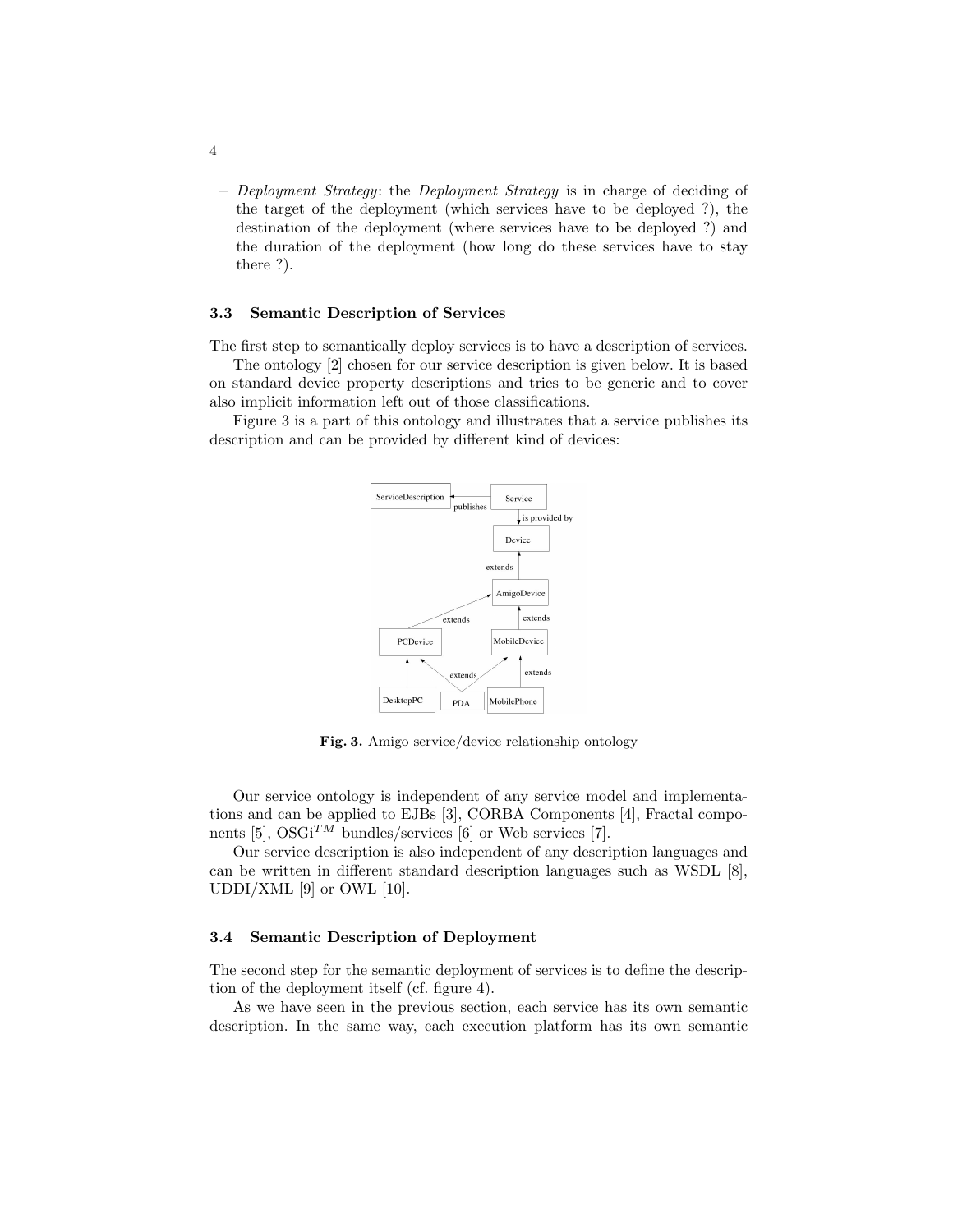

Fig. 4. Amigo platform/service ontology

description. The important description that we add is the semantic deployment description. This description is attached to the platform and links the different services to the platforms they are running.

This semantic deployment description can be instantiate in various different ways that we have also described in an ontology:



Fig. 5. Deployment description ontology

For instance, figure 5 shows that the deployment can be optimized according to resources constraints (such as CPU, memory, etc), or can apply migrations to follow a user or can be customized by the user.

#### 3.5 Semantic Strategy of Deployment

The last step of our semantic deployment is done by the semantic deployment strategy. This strategy receives all services and platforms descriptions changes from the Enhanced Service Discovery. It is then in charge of modifying/updating the semantic deployment description. These modifications/updates consist in (re)deploying some services. So the crucial choices are which services to redeploy, where to redeploy and how long do we redeploy.

Because Amigo applications are running in highly dynamic environments, we choose this solution:

– Local targets: each Amigo platform only deploys services that are locally currently running. These services are the ones stored in the Service Container.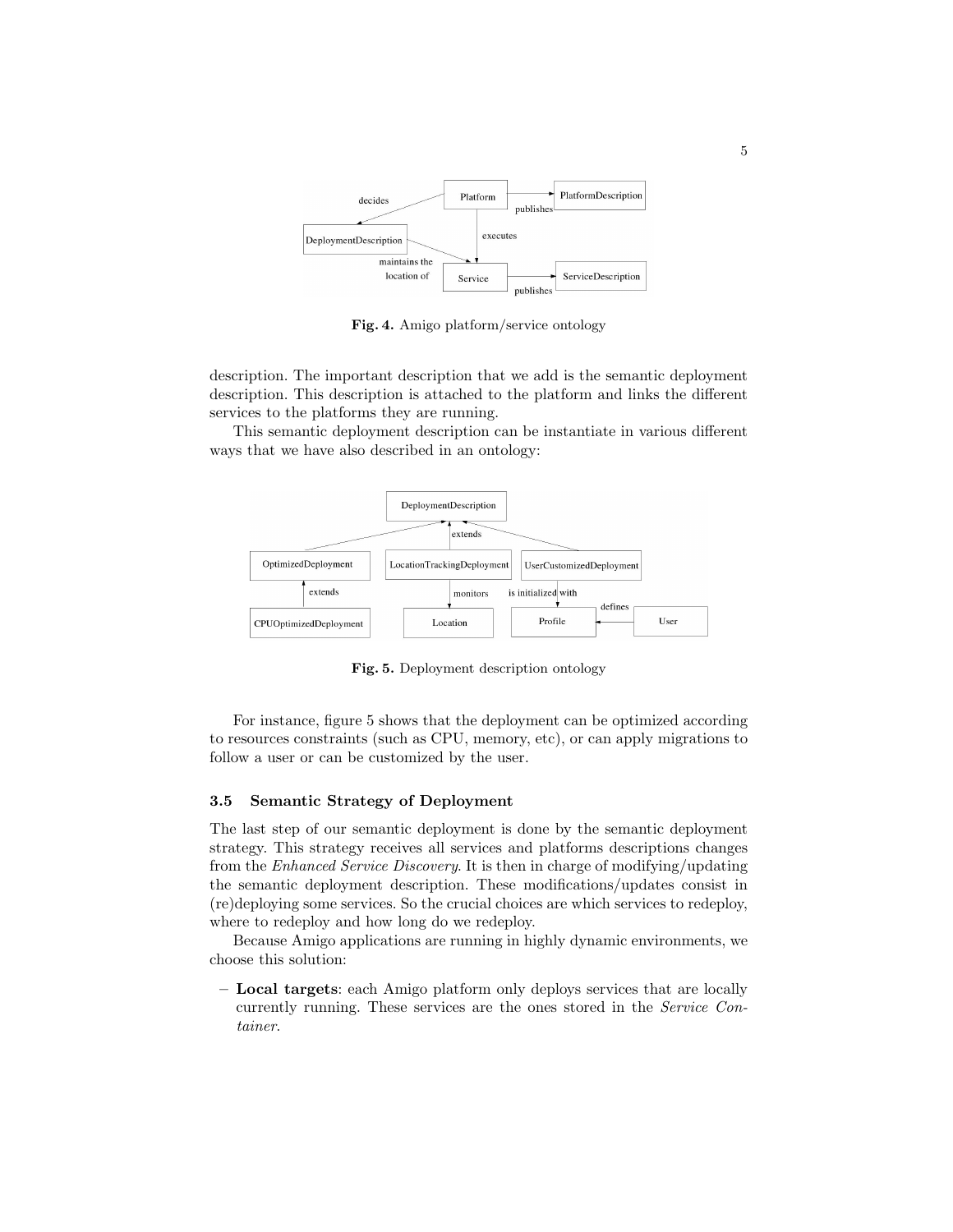- Context destination: each Amigo platform do not migrate the services to a predefined or a specific other platform but migrates the services to the environment. This functionality is possible because of the use of our semantic description. For example, we do not specify any more a migration to an url http://ares-lemouel-1:10000/ but to an OSGiPlatform.
- Timely-limited duration: the deployment of a service is stamped with a duration. During this period, the service can no more be redeployed. This guarantee prevents boomerang and domino effects we can observe in distributed systems.

# 4 Related Work

Effective and universal service access requires deployment of services on a highly mobile and dynamic environment, the pervasive environment. We present three groups of deployment works: static, dynamic and semantic deployment approaches.

Self-Deployment and Self-Configuration of Pervasive Network Services [11] presents a policy-based approach to achieve self-deployment and selfconfiguration of pervasive systems and services. In this approach, applications are decomposed into a set of interconnected components. The application components and how they interact are described using a work-flow and it can be expressed into Autonomia self-deployment policies. With each component, the autonomic attributes required to self-configure and self-manage the operations of the components in Autonomic Component Architecture (ACA) are specified. The Autonomia policy for self-deployment is expressed in IF-condition-THEN format. Self-Deployment service is to automate deployment of applications.

FORMAware [12] is a framework that combines a novel component-based programming model enhanced by a reflective design. In addition, FORMAware provides a set of tools and services for automating software development and adaptation (i.e. support for the generation, assembly, deployment and dynamic reconfiguration processes). Deployment relies on the notion of delegate components which are ambassadors of composites running on remote machines. Each composite uses a factory for creating delegates which then allow them to execute visitor operations to remotely run, kill, plug and unplug components.

Autonomic service deployment in networks [13] introduces a two-phase mechanism that achieves an efficient and flexible deployment of services in networks: a macro-level deployment phase that operates in a hierarchically distributed manner to query and collect capabilities of nodes in the network, and then execute the deployment itself; and a micro-level deployment phase that refines the actual installation of a service according to the specific capabilities of each element comprising the network node.

The pervasive nature of the environment requires a dynamic strategy of deployment of services. Many works focus on ways to dynamically deploy services.

A Generic Active Service Deployment Protocol [14] proposes an architectural framework for the dynamic deployment and control of active services in a heterogeneous network environment. This approach particularly defines the central

6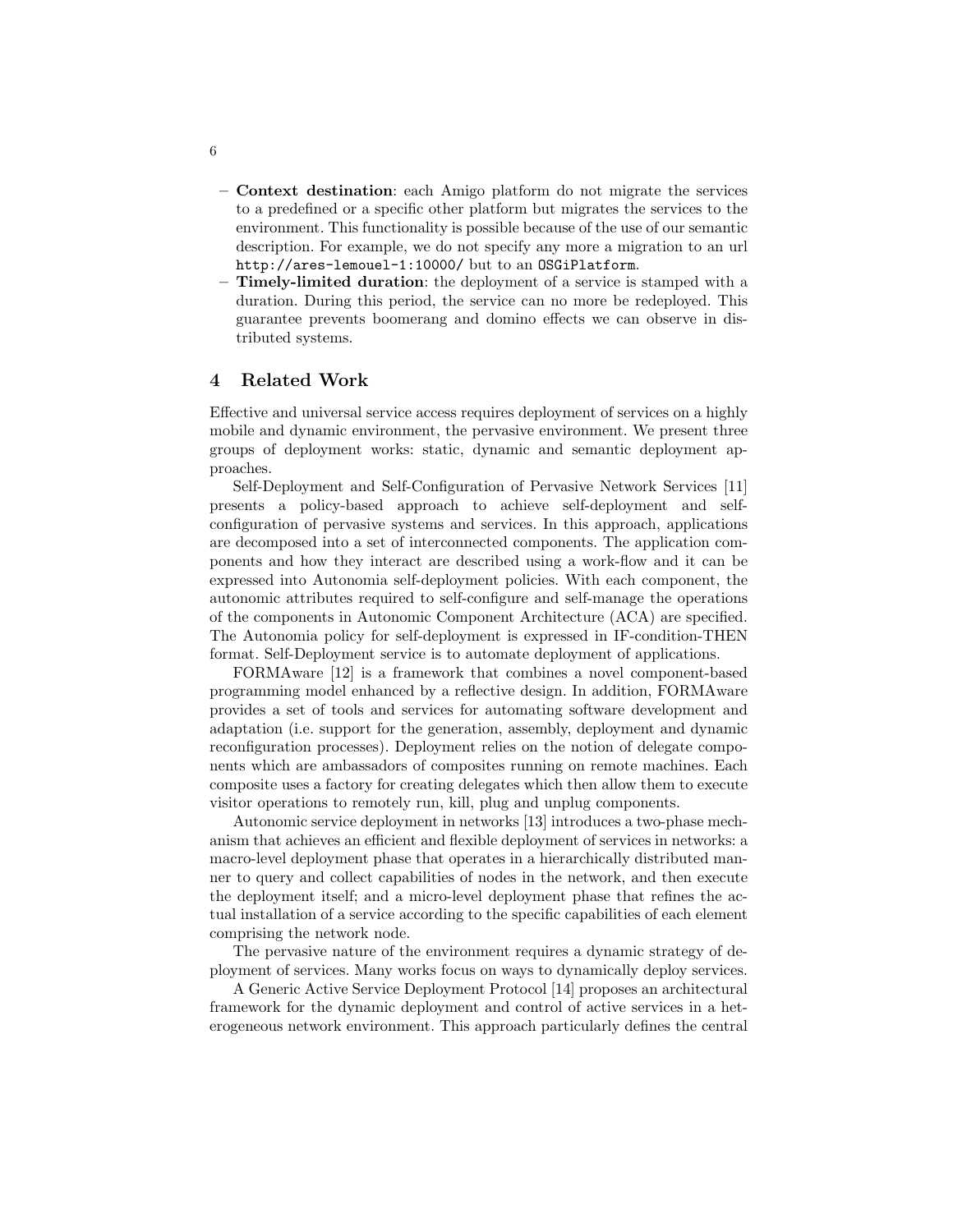primitives and fundamental functionalities that a generic service interface should support and presents the Active Service Deployment Protocol (ASDP) that allows to accommodate and integrate different active service loading methods, irrespective of the service paradigm.

Dynamic Web Service Deployment Using WSPeer [15] describes how WSPeer, a framework for deploying and invoking Web services, allows application code to host and invoke Web services. The mechanisms described differ from usual Web service deployment scenarios in which a service is deployed into a container framework which manages the service environment. Instead WSPeer leaves control in the hands of the application. This allows Web services to be created and deployed that can respond dynamically to application requirements. WSPeer allows an application to maintain control over service life-cycle, state and invocation by adding service capabilities to the application rather than requiring the application to be deployed into a container environment. This makes WSPeer an ideal platform for extending the possibilities of Web service deployment and invocation. In particular it enables Web services to be used in P2P contexts.

If deployment of services in pervasive environments is answered enough, semantic deployment is not. Usually semantic is attached to the description of services as in Web Services [7] and not to the deployment strategy.

Requirements for Software Deployment Languages and Schema [16] describes software systems and components in a complete and rigorous manner. This description is required for the creation of a general infrastructure to support the software deployment life cycle. Such a software description definition must include ways to describe system assert constraints, dependency constraints, artifacts, configurations, and specialized deployment activities. Combining such a definition with a semantic description of consumer sites makes it possible to create general solutions to the various deployment tasks. The main purpose is to create a standard, rigorous schema for describing software systems and consumers sites and to create a software deployment framework to utilize these descriptions. The approach taken by the Software Dock is to develop a distributed framework where various agents are used to interpret semantic deployment information and then to automate the software deployment life cycle tasks.

# 5 Conclusion and Discussion

In this paper, we present an architecture for the semantic deployment of services in a pervasive environment. This architecture, based on a middleware distributed on each device, specially includes a Deployment Service interacting with discovery and interoperability middleware services. This Deployment Service takes into account the semantic description of services and the semantic description of deployment itself to apply a semantically and timely local deployment strategy.

Our approach can still be improved and several research issues can be discussed:

– Semantic requirement: introducing semantic description for each part of our system (service, platform, etc) increases the development difficulties.